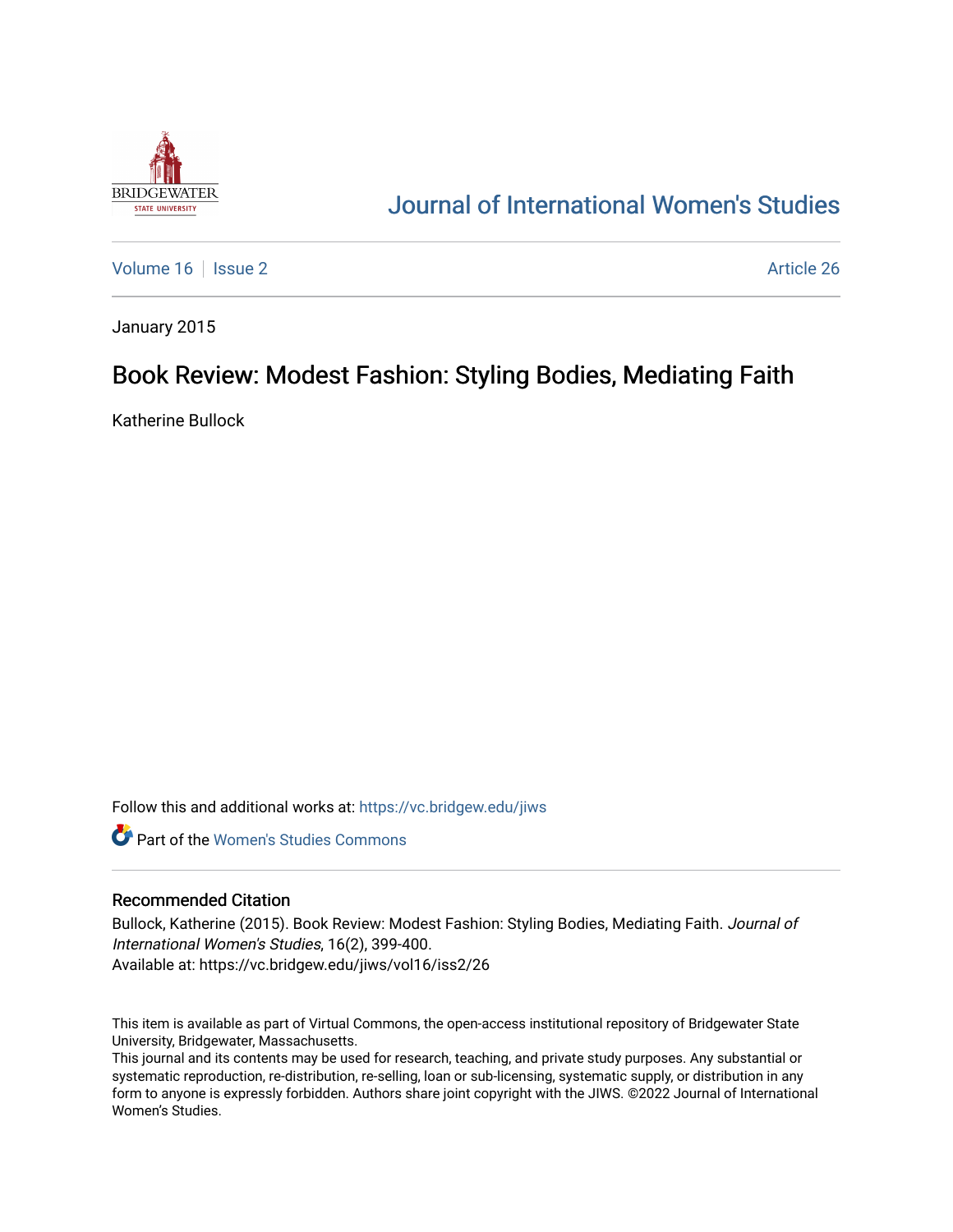#### Bullock: Book Review

This journal and its contents may be used for research, teaching and private study purposes. Any substantial or systematic reproduction, re-distribution, re-selling, loan or sub-licensing, systematic supply or distribution in any form to anyone is expressly forbidden. ©2015 Journal of International Women's Studies.

## **Modest Fashion: Styling Bodies, Mediating Faith**  Reina Lewis, editor. London, IB Tauris 232pp Paperback Hardcover (£15.99). ISBN 9780415669962

## Reviewed by Katherine Bullock<sup>1</sup>

Finally it seems the academic study of *hijab* has come of age. The authors in this collection neither treat *hijab* as an object of curiosity or derision, nor wonder at Muslim women's "false consciousness," rather to treat this 'piece of cloth' and the dress code that comes with it, as a 'normal' object of academic enquiry. One of the ways this is achieved is by expanding the investigation beyond Muslim women, to include Jewish and Christian dress, as well as secular women who dress in similar ways albeit for different reasons. And so the title captures this broad focus, using the term 'modest' dress, rather than a narrower focus on *hijab*. As I have noted elsewhere, while some Jewish and Christian women also dress modestly for religious reasons, discursive politics label only Muslim women's *hijab* as oppressive. It is refreshing to read academic studies that treat *hijab* with the same respect they treat the Jewish or Christian women's dress code. This is not to say that the edited collection of academic papers necessarily endorses modest dress; it is not a religious book advocating for this way of dress. Just to say that the authors, who include a journalist and a panel discussion with bloggers, designers and entrepreneurs, are able to study in a sociological way the different meanings behind religious dress while maintaining respect for those they study. Even Elizabeth Wilson's chapter, "Can We Discuss This?" which finds secular women's recourse to modest dress depressing ("the human body, clothed or unclothed, is a cause for celebration (171)") and asks secular feminists to "fight their corner (171)" is able to summarise in a respectful way the rationale behind modest dress in order to argue against that rationale.

A second way this is achieved is by linking the study of modest dress with the concept of 'fashion.' For many women who dress modestly, this is not particularly special, as they live on a daily basis the travails of seeking nice, fashionable clothing that is long or loose enough to be purchased. But as Lewis ('Introduction') and others, like arts journalist Liz Hoggard, note ("Modesty Regulators: Punishing and Rewarding Women's appearances in Mainstream Media,") mainstream industry does not treat modest dress as 'fashion.' As so it has been that some Jewish, Christian, and Muslim women entrepreneurs have opened stores, and designed and sold their own clothes, finding that many women want to dress modestly, but also be stylish and fashionable when they do so. Thus to investigate more closely the link between fashion and modest dress, while the mainstream may not recognise the link, is precisely one of the ways that the book provides such a refreshing investigation of modest dress. Because it is through the mainstream fashion lens that we get the obfuscations of 'oppressed' or 'false consciousness.'

Lewis argues that the internet has allowed such a niche market to blossom (p.2). And many online stores have found their products appeal to women outside their own faith, so that there is a building recognition of commonalities and bonds of empathy across faiths, as recognising each other for their modest dress. The advent of blogs and interactive websites have allowed women to speak their minds about modest dress, what it is or is not, what it means to

 $\overline{\phantom{a}}$ 

399

<sup>&</sup>lt;sup>1</sup> Department of Political Science University of Toronto at Mississauga.